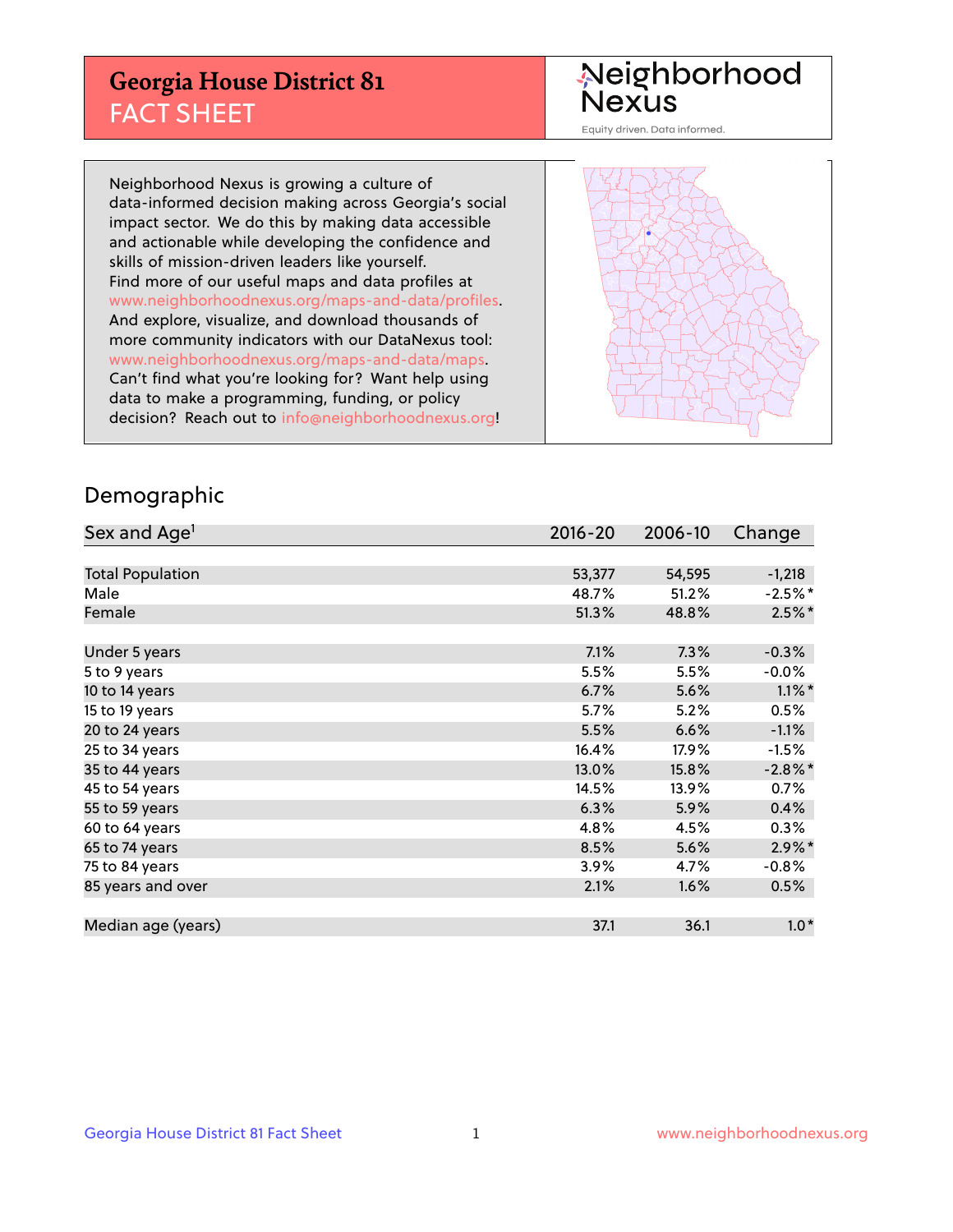## Demographic, continued...

| Race <sup>2</sup>                                            | $2016 - 20$ | 2006-10 | Change      |
|--------------------------------------------------------------|-------------|---------|-------------|
| <b>Total population</b>                                      | 53,377      | 54,595  | $-1,218$    |
| One race                                                     | 95.3%       | 98.6%   | $-3.3\%$ *  |
| White                                                        | 57.5%       | 62.2%   | $-4.7%$     |
| <b>Black or African American</b>                             | 23.0%       | 16.9%   | $6.1\%$     |
| American Indian and Alaska Native                            | 2.5%        | 0.1%    | $2.4\%$ *   |
| Asian                                                        | 8.2%        | 9.9%    | $-1.7%$     |
| Native Hawaiian and Other Pacific Islander                   | 0.0%        | 0.0%    | 0.0%        |
| Some other race                                              | 4.1%        | 9.4%    | $-5.4\%$ *  |
| Two or more races                                            | 4.7%        | 1.4%    | $3.3\%$ *   |
| Race alone or in combination with other race(s) <sup>3</sup> | $2016 - 20$ | 2006-10 | Change      |
|                                                              |             |         |             |
| Total population                                             | 53,377      | 54,595  | $-1,218$    |
| White                                                        | 60.8%       | 63.5%   | $-2.7%$     |
| <b>Black or African American</b>                             | 23.9%       | 17.6%   | $6.3\%$ *   |
| American Indian and Alaska Native                            | 4.3%        | 0.3%    | 4.0%*       |
| Asian                                                        | 9.7%        | 10.7%   | $-1.0%$     |
| Native Hawaiian and Other Pacific Islander                   | 0.0%        | 0.1%    | $-0.0%$     |
| Some other race                                              | 6.1%        | 9.5%    | $-3.3%$     |
|                                                              |             |         |             |
| Hispanic or Latino and Race <sup>4</sup>                     | $2016 - 20$ | 2006-10 | Change      |
| <b>Total population</b>                                      | 53,377      | 54,595  | $-1,218$    |
| Hispanic or Latino (of any race)                             | 18.0%       | 20.9%   | $-2.9%$     |
| Not Hispanic or Latino                                       | 82.0%       | 79.1%   | 2.9%        |
| White alone                                                  | 47.6%       | 51.9%   | $-4.2%$ *   |
| Black or African American alone                              | 22.8%       | 16.0%   | $6.8\%$ *   |
| American Indian and Alaska Native alone                      | 0.0%        | 0.1%    | $-0.0%$     |
| Asian alone                                                  | 8.2%        | 9.8%    | $-1.6%$     |
| Native Hawaiian and Other Pacific Islander alone             | 0.0%        | 0.0%    | 0.0%        |
| Some other race alone                                        | 0.7%        | 0.1%    | 0.6%        |
| Two or more races                                            | 2.7%        | 1.3%    | $1.4\%$ *   |
| U.S. Citizenship Status <sup>5</sup>                         | 2016-20     | 2006-10 | Change      |
|                                                              |             |         |             |
| Foreign-born population                                      | 10,200      | 14,238  | $-4,038*$   |
| Naturalized U.S. citizen                                     | 47.6%       | 26.5%   | $21.1\%$ *  |
| Not a U.S. citizen                                           | 52.4%       | 73.5%   | $-21.1\%$ * |
|                                                              |             |         |             |
| Citizen, Voting Age Population <sup>6</sup>                  | $2016 - 20$ | 2006-10 | Change      |
| Citizen, 18 and over population                              | 36,251      | 33,350  | 2,901*      |
| Male                                                         | 47.9%       | 48.3%   | $-0.5%$     |
| Female                                                       | 52.1%       | 51.7%   | 0.5%        |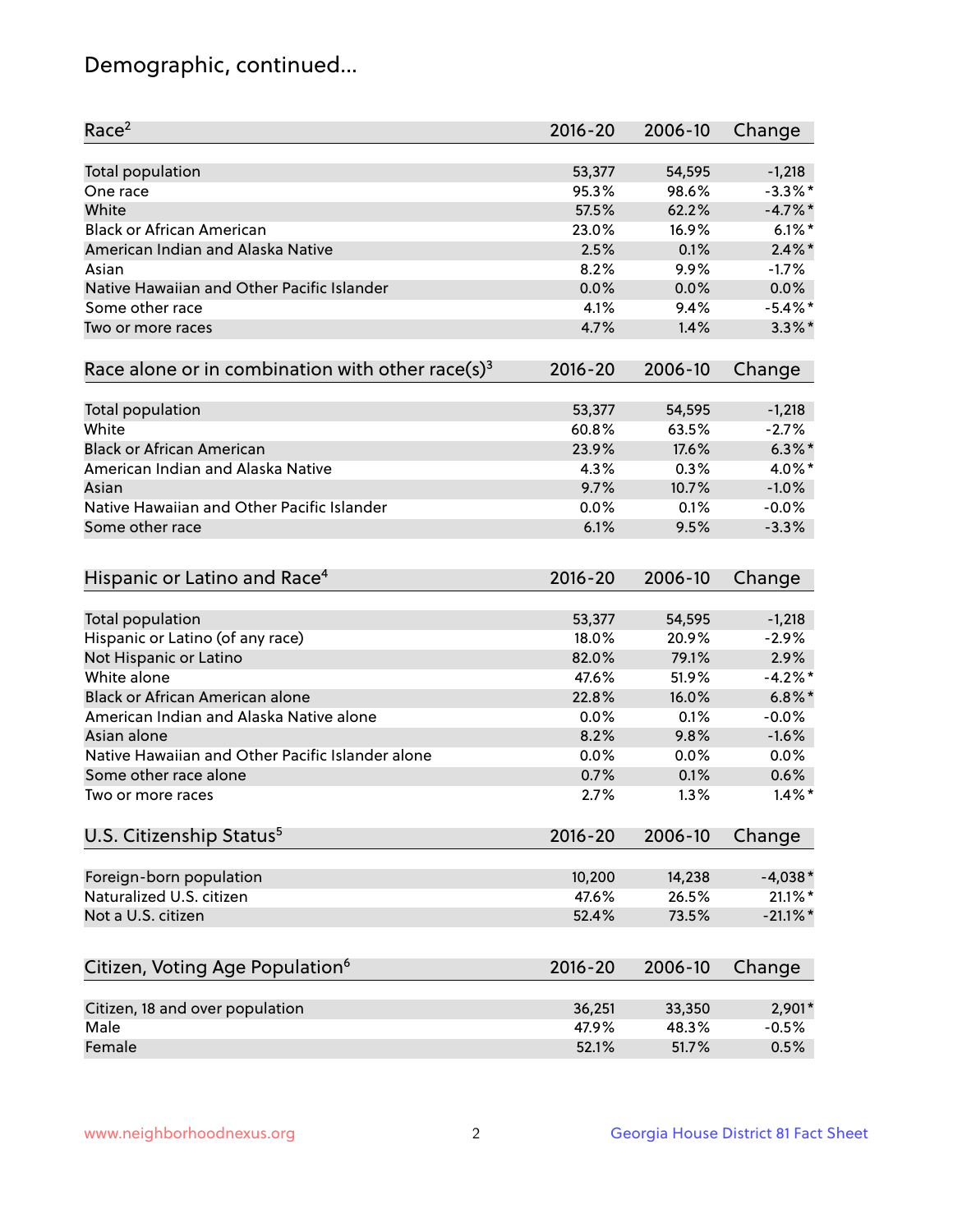#### Economic

| Income <sup>7</sup>                                 | $2016 - 20$ | 2006-10 | Change     |
|-----------------------------------------------------|-------------|---------|------------|
|                                                     |             |         |            |
| All households                                      | 22,118      | 22,072  | 46         |
| Less than \$10,000                                  | 3.9%        | 6.1%    | $-2.2%$    |
| \$10,000 to \$14,999                                | 2.9%        | 3.8%    | $-0.9%$    |
| \$15,000 to \$24,999                                | 5.7%        | 8.4%    | $-2.7%$ *  |
| \$25,000 to \$34,999                                | 9.5%        | 10.8%   | $-1.3%$    |
| \$35,000 to \$49,999                                | 10.9%       | 13.4%   | $-2.5%$    |
| \$50,000 to \$74,999                                | 18.1%       | 17.4%   | 0.7%       |
| \$75,000 to \$99,999                                | 10.6%       | 11.7%   | $-1.0%$    |
| \$100,000 to \$149,999                              | 16.1%       | 14.4%   | 1.7%       |
| \$150,000 to \$199,999                              | 9.1%        | 6.2%    | $2.9\%$ *  |
| \$200,000 or more                                   | 13.2%       | 7.9%    | $5.3\%$ *  |
| Median household income (dollars)                   | 73,498      | 59,324  | 14,174*    |
| Mean household income (dollars)                     | 108,590     | 84,608  | 23,982*    |
| With earnings                                       | 84.0%       | 84.3%   | $-0.3%$    |
| Mean earnings (dollars)                             | 109,079     | 85,128  | 23,952*    |
| <b>With Social Security</b>                         | 22.9%       | 19.7%   | $3.2\%$ *  |
| Mean Social Security income (dollars)               | 21,983      | 17,576  | 4,407*     |
| With retirement income                              | 16.1%       | 14.6%   | 1.5%       |
| Mean retirement income (dollars)                    | 39,662      | 26,064  | 13,598*    |
| With Supplemental Security Income                   | 2.1%        | $1.7\%$ | 0.3%       |
| Mean Supplemental Security Income (dollars)         | 5,047       | 9,487   | $-4,440$   |
| With cash public assistance income                  | 0.7%        | 1.1%    | $-0.4%$    |
| Mean cash public assistance income (dollars)        | 633         | 6,047   | $-5,413$   |
| With Food Stamp/SNAP benefits in the past 12 months | 5.8%        | 3.8%    | $1.9\%$ *  |
|                                                     |             |         |            |
| Families                                            | 12,180      | 12,920  | $-740$     |
| Less than \$10,000                                  | $2.0\%$     | 2.0%    | 0.0%       |
| \$10,000 to \$14,999                                | 1.7%        | 2.4%    | $-0.7%$    |
| \$15,000 to \$24,999                                | 4.3%        | 7.9%    | $-3.6%$    |
| \$25,000 to \$34,999                                | 7.6%        | 8.1%    | $-0.4%$    |
| \$35,000 to \$49,999                                | 8.0%        | 11.6%   | $-3.6%$    |
| \$50,000 to \$74,999                                | 13.2%       | 17.3%   | $-4.1\%$ * |
| \$75,000 to \$99,999                                | 10.9%       | 11.2%   | $-0.3%$    |
| \$100,000 to \$149,999                              | 20.7%       | 18.4%   | 2.3%       |
| \$150,000 to \$199,999                              | 11.8%       | 9.3%    | 2.5%       |
| \$200,000 or more                                   | 19.7%       | 11.8%   | $7.9\%$ *  |
| Median family income (dollars)                      | 105,253     | 76,490  | 28,763*    |
| Mean family income (dollars)                        | 133,044     | 104,780 | 28,264*    |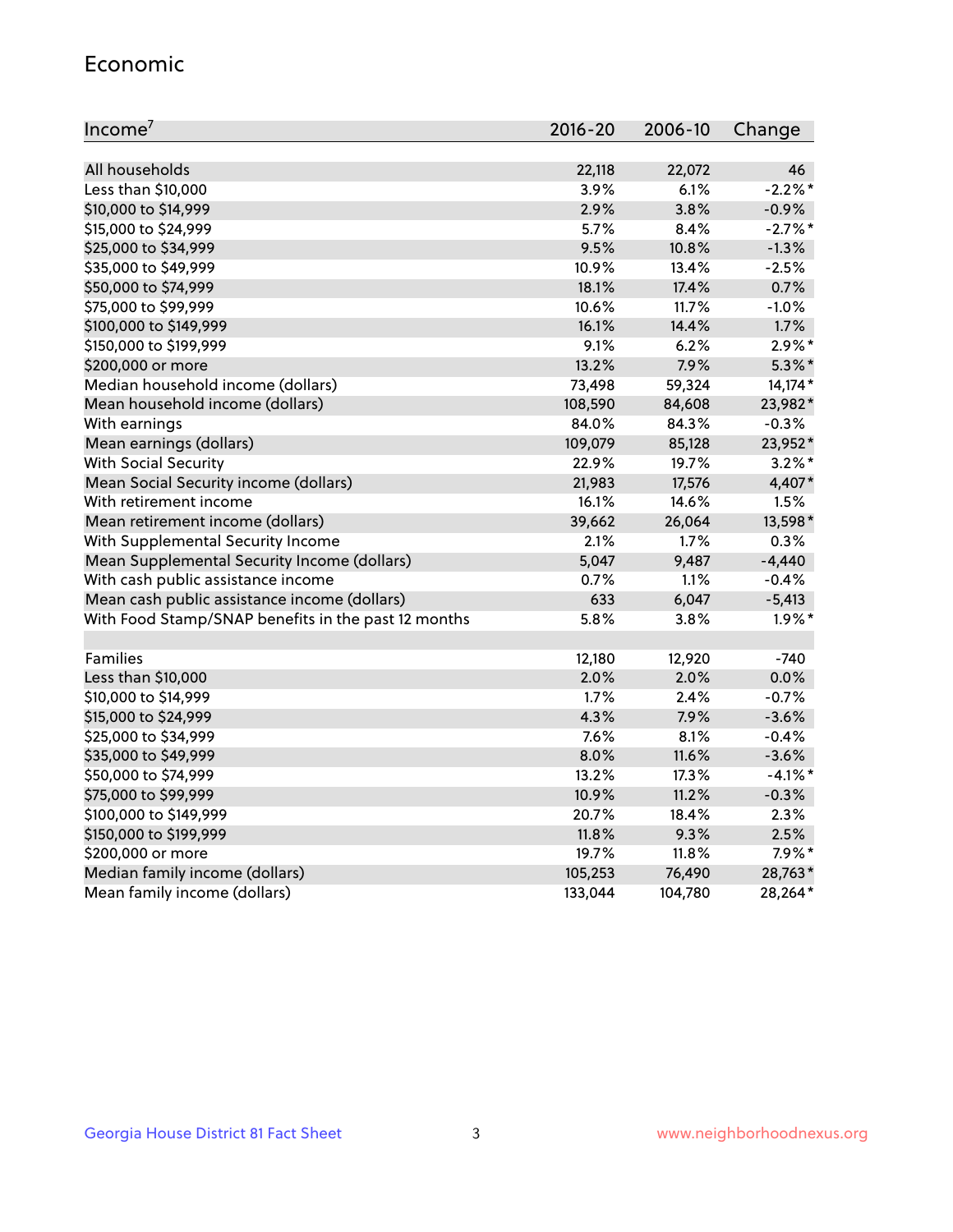## Economic, continued...

| Income, continued <sup>8</sup>                                        | $2016 - 20$ | 2006-10 | Change    |
|-----------------------------------------------------------------------|-------------|---------|-----------|
|                                                                       |             |         |           |
| Nonfamily households                                                  | 9,938       | 9,152   | 786       |
| Median nonfamily income (dollars)                                     | 53,613      | 40,401  | 13,212*   |
| Mean nonfamily income (dollars)                                       | 76,577      | 53,441  | 23,137*   |
| Median earnings for workers (dollars)                                 | 44,235      | 33,151  | 11,084*   |
| Median earnings for male full-time, year-round workers                | 60,898      | 44,557  | 16,341*   |
| (dollars)                                                             |             |         |           |
| Median earnings for female full-time, year-round workers<br>(dollars) | 54,146      | 43,443  | 10,703*   |
| Per capita income (dollars)                                           | 46,129      | 35,169  | 10,960*   |
|                                                                       |             |         |           |
| Families and People Below Poverty Level <sup>9</sup>                  | $2016 - 20$ | 2006-10 | Change    |
|                                                                       |             |         |           |
| <b>All families</b>                                                   | 6.2%        | 6.5%    | $-0.3%$   |
| With related children under 18 years                                  | 9.8%        | 9.6%    | 0.2%      |
| With related children under 5 years only                              | 3.2%        | 9.4%    | $-6.2%$   |
| Married couple families                                               | 3.8%        | 4.8%    | $-1.0%$   |
| With related children under 18 years                                  | 5.5%        | 6.7%    | $-1.2%$   |
| With related children under 5 years only                              | 4.1%        | 9.1%    | $-5.0%$   |
| Families with female householder, no husband present                  | 14.7%       | 12.6%   | 2.1%      |
| With related children under 18 years                                  | 19.3%       | 16.1%   | 3.2%      |
| With related children under 5 years only                              | 1.8%        | 10.6%   | $-8.8%$   |
|                                                                       |             |         |           |
| All people                                                            | 10.8%       | 10.9%   | $-0.1%$   |
| Under 18 years                                                        | 16.0%       | 14.5%   | 1.5%      |
| Related children under 18 years                                       | 15.8%       | 14.5%   | 1.4%      |
| Related children under 5 years                                        | 15.5%       | 18.2%   | $-2.7%$   |
| Related children 5 to 17 years                                        | 16.0%       | 12.6%   | 3.4%      |
| 18 years and over                                                     | 9.2%        | 9.9%    | $-0.7%$   |
| 18 to 64 years                                                        | 9.5%        | 10.5%   | $-1.0%$   |
| 65 years and over                                                     | 7.7%        | 6.3%    | 1.4%      |
| People in families                                                    | 8.8%        | 8.5%    | 0.4%      |
| Unrelated individuals 15 years and over                               | 16.1%       | 18.1%   | $-2.0%$   |
|                                                                       |             |         |           |
| Non-Hispanic white people                                             | 5.3%        | 3.3%    | $2.1\%$ * |
| Black or African-American people                                      | 11.1%       | 13.2%   | $-2.1%$   |
| Asian people                                                          | 17.9%       | 9.0%    | 8.8%      |
| Hispanic or Latino people                                             | 22.0%       | 29.2%   | $-7.2%$   |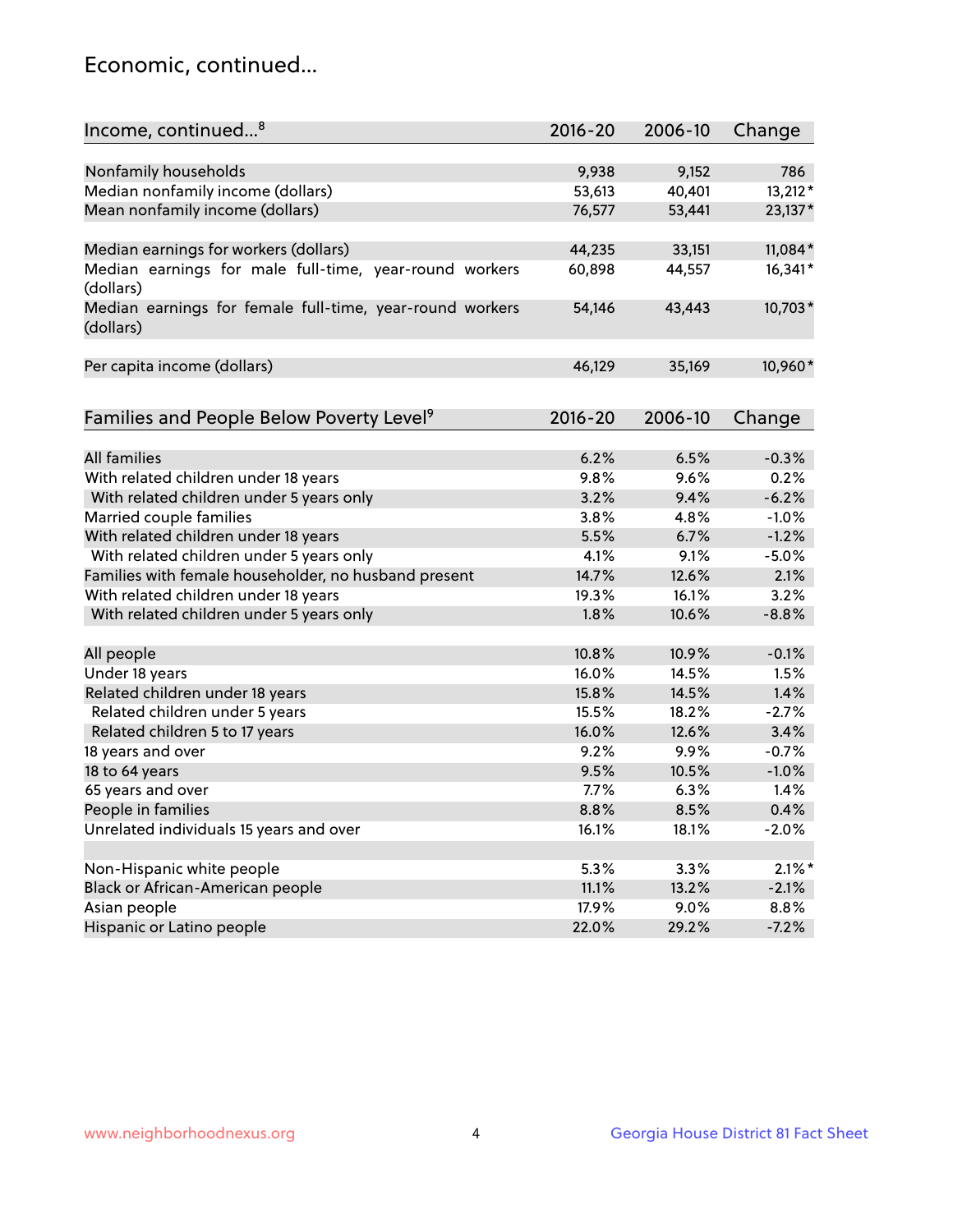## Employment

| Employment Status <sup>10</sup>                               | 2016-20     | 2006-10 | Change     |
|---------------------------------------------------------------|-------------|---------|------------|
|                                                               |             |         |            |
| Population 16 years and over                                  | 42,294      | 43,845  | $-1,551$   |
| In labor force                                                | 72.2%       | 72.1%   | 0.1%       |
| Civilian labor force                                          | 72.1%       | 72.1%   | 0.0%       |
| Employed                                                      | 69.2%       | 67.2%   | 2.0%       |
| Unemployed                                                    | 2.9%        | 4.9%    | $-2.0%$    |
| <b>Armed Forces</b>                                           | 0.1%        | 0.0%    | 0.1%       |
| Not in labor force                                            | 27.8%       | 27.9%   | $-0.1%$    |
|                                                               |             |         |            |
| Civilian labor force                                          | 30,497      | 31,607  | $-1,109$   |
| <b>Unemployment Rate</b>                                      | 4.0%        | 6.8%    | $-2.8%$    |
| Females 16 years and over                                     | 21,735      | 21,674  | 62         |
| In labor force                                                | 66.9%       | 62.4%   | 4.4%       |
| Civilian labor force                                          | 66.9%       | 62.4%   | 4.4%       |
| Employed                                                      | 64.2%       | 58.6%   | 5.7%       |
|                                                               |             |         |            |
| Own children of the householder under 6 years                 | 4,034       | 4,494   | $-460$     |
| All parents in family in labor force                          | 69.2%       | 63.2%   | 6.0%       |
|                                                               |             |         |            |
| Own children of the householder 6 to 17 years                 | 7,711       | 7,059   | 651        |
| All parents in family in labor force                          | 72.9%       | 74.1%   | $-1.2%$    |
|                                                               |             |         |            |
| Industry <sup>11</sup>                                        | $2016 - 20$ | 2006-10 | Change     |
|                                                               |             |         |            |
| Civilian employed population 16 years and over                | 29,284      | 29,463  | $-178$     |
| Agriculture, forestry, fishing and hunting, and mining        | 0.1%        | 0.2%    | $-0.1%$    |
| Construction                                                  | 6.8%        | 9.2%    | $-2.4%$    |
| Manufacturing                                                 | 4.9%        | 5.0%    | $-0.0%$    |
| Wholesale trade                                               | 2.3%        | 2.2%    | 0.1%       |
| Retail trade                                                  | 10.0%       | 11.2%   | $-1.3%$    |
| Transportation and warehousing, and utilities                 | 4.8%        | 3.1%    | $1.7\%$ *  |
| Information                                                   | 4.3%        | 4.0%    | 0.3%       |
| Finance and insurance, and real estate and rental and leasing | 6.6%        | 7.4%    | $-0.8\%$   |
| Professional, scientific, and management, and administrative  | 19.8%       | 16.1%   | $3.7\%$ *  |
| and waste management services                                 |             |         |            |
| Educational services, and health care and social assistance   | 21.0%       | 18.1%   | $2.9\%$ *  |
| Arts, entertainment, and recreation, and accommodation and    | 8.1%        | 11.2%   | $-3.1\%$ * |
| food services                                                 |             |         |            |
| Other services, except public administration                  | 6.1%        | 5.4%    | 0.7%       |
| Public administration                                         | 5.2%        | 6.8%    | $-1.6%$    |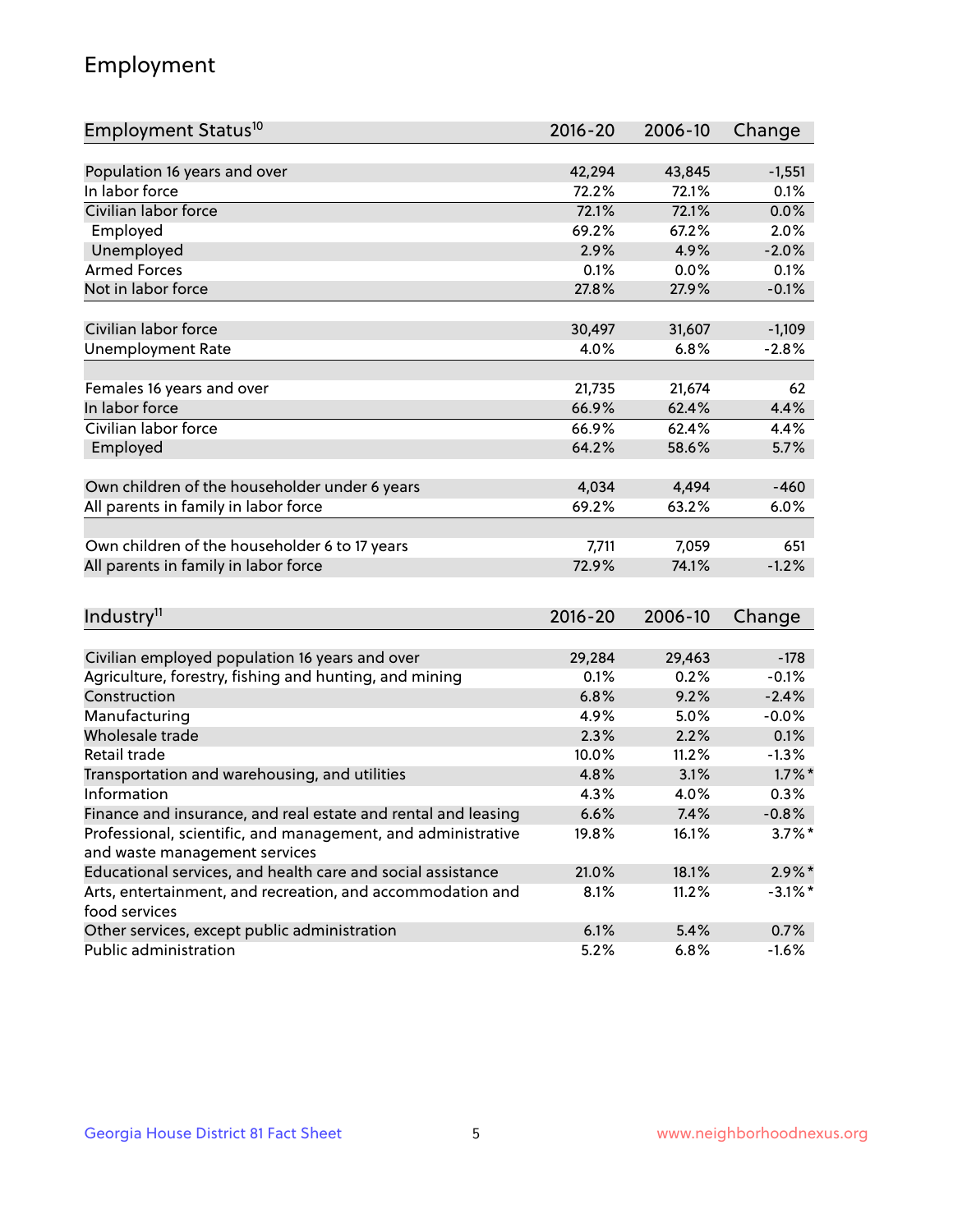## Employment, continued...

| Occupation <sup>12</sup>                                                    | $2016 - 20$    | 2006-10        | Change   |
|-----------------------------------------------------------------------------|----------------|----------------|----------|
| Civilian employed population 16 years and over                              |                |                | $-178$   |
|                                                                             | 29,284         | 29,463         | 3.3%     |
| Management, business, science, and arts occupations<br>Service occupations  | 51.6%<br>14.2% | 48.2%<br>15.2% | $-0.9%$  |
|                                                                             |                |                |          |
| Sales and office occupations                                                | 20.2%          | 21.5%          | $-1.3%$  |
| Natural<br>and<br>resources,<br>construction,<br>maintenance<br>occupations | 7.3%           | 9.7%           | $-2.4%$  |
| Production, transportation, and material moving occupations                 | 6.7%           | 5.5%           | 1.3%     |
| Class of Worker <sup>13</sup>                                               | 2016-20        | 2006-10        | Change   |
|                                                                             |                |                |          |
| Civilian employed population 16 years and over                              | 29,284         | 29,463         | $-178$   |
| Private wage and salary workers                                             | 81.8%          | 79.9%          | 1.9%     |
| Government workers                                                          | 12.5%          | 14.4%          | $-1.9%$  |
| Self-employed in own not incorporated business workers                      | 5.5%           | 5.6%           | $-0.1%$  |
| Unpaid family workers                                                       | 0.2%           | 0.2%           | 0.0%     |
| Job Flows <sup>14</sup>                                                     | 2019           | 2010           | Change   |
|                                                                             |                |                |          |
| Total Jobs in district                                                      | 26,384         | 30,066         | $-3,682$ |
| Held by residents of district                                               | 5.0%           | 3.7%           | 1.2%     |
| Held by non-residents of district                                           | 95.0%          | 96.3%          | $-1.2%$  |
|                                                                             |                |                |          |
| Jobs by Industry Sector <sup>15</sup>                                       | 2019           | 2010           | Change   |
| Total Jobs in district                                                      | 26,384         | 30,066         | $-3,682$ |
| Goods Producing sectors                                                     | 3.8%           | 2.9%           | 0.9%     |
| Trade, Transportation, and Utilities sectors                                | 26.7%          | 28.3%          | $-1.6%$  |
| All Other Services sectors                                                  | 69.5%          | 68.8%          | 0.8%     |
|                                                                             |                |                |          |
| Total Jobs in district held by district residents                           | 1,310          | 1,122          | 188      |
| <b>Goods Producing sectors</b>                                              | 7.1%           | 4.5%           | 2.6%     |
| Trade, Transportation, and Utilities sectors                                | 17.8%          | 19.3%          | $-1.6%$  |
| All Other Services sectors                                                  | 75.1%          | 76.2%          | $-1.1%$  |
|                                                                             |                |                |          |
| Jobs by Earnings <sup>16</sup>                                              | 2019           | 2010           | Change   |
|                                                                             |                |                |          |
| Total Jobs in district                                                      | 26,384         | 30,066         | $-3,682$ |
| Jobs with earnings \$1250/month or less                                     | 24.8%          | 22.6%          | 2.1%     |
| Jobs with earnings \$1251/month to \$3333/month                             | 30.1%          | 28.8%          | 1.3%     |
| Jobs with earnings greater than \$3333/month                                | 45.1%          | 48.5%          | $-3.4%$  |
|                                                                             |                |                |          |
| Total Jobs in district held by district residents                           | 1,310          | 1,122          | 188      |
| Jobs with earnings \$1250/month or less                                     | 26.0%          | 27.5%          | $-1.5%$  |
| Jobs with earnings \$1251/month to \$3333/month                             | 30.3%          | 30.5%          | $-0.2%$  |
| Jobs with earnings greater than \$3333/month                                | 43.7%          | 42.0%          | 1.7%     |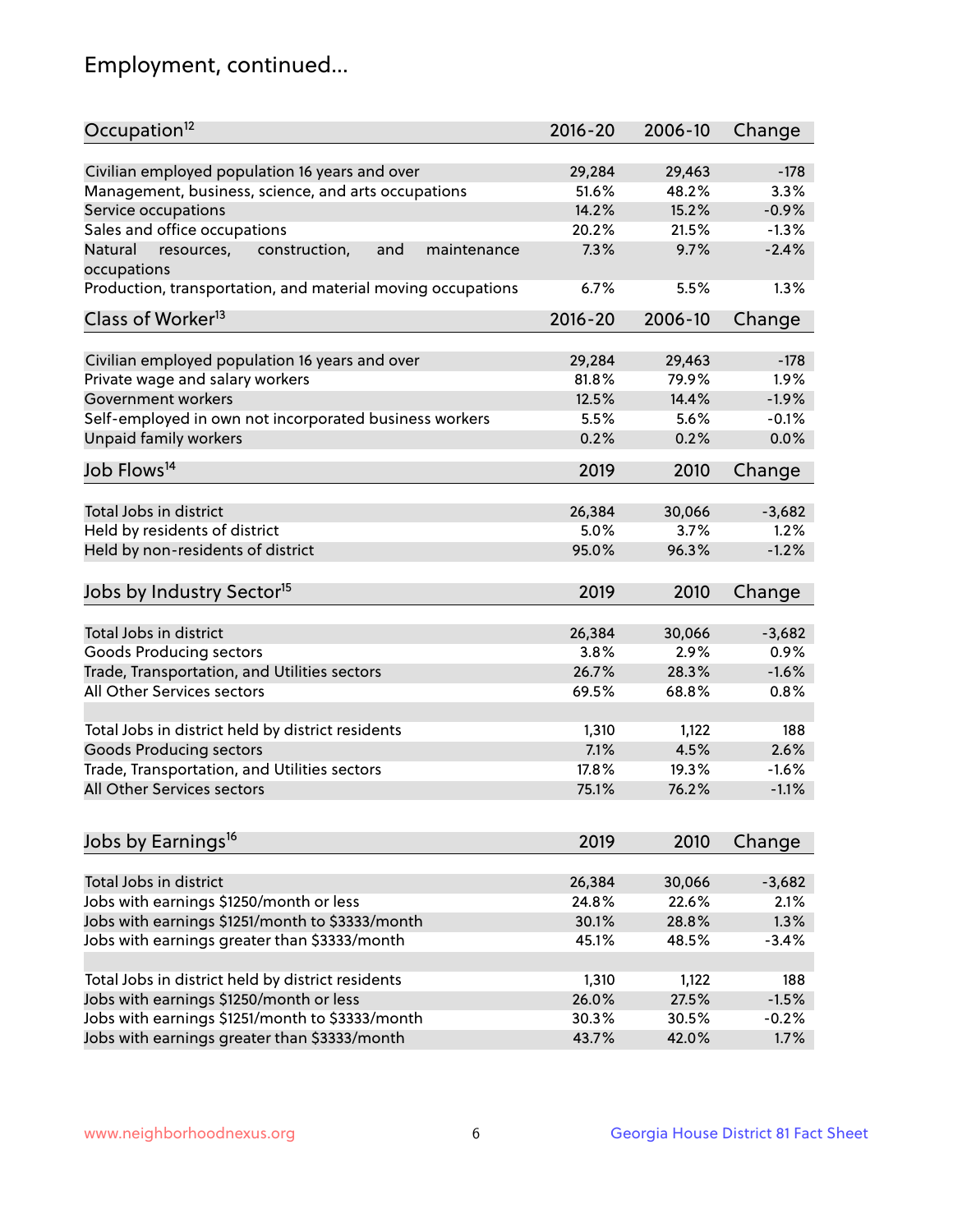## Employment, continued...

| 2019   | 2010   | Change   |
|--------|--------|----------|
|        |        |          |
| 26,384 | 30,066 | $-3,682$ |
| 21.1%  | 18.9%  | 2.2%     |
| 54.7%  | 63.2%  | $-8.5%$  |
| 24.2%  | 17.9%  | 6.3%     |
|        |        |          |
| 1,310  | 1.122  | 188      |
| 20.2%  | 18.2%  | 2.0%     |
| 48.3%  | 55.7%  | $-7.4%$  |
| 31.5%  | 26.1%  | 5.3%     |
|        |        |          |

#### Education

| School Enrollment <sup>18</sup>                | $2016 - 20$ | 2006-10 | Change     |
|------------------------------------------------|-------------|---------|------------|
|                                                |             |         |            |
| Population 3 years and over enrolled in school | 12,952      | 12,670  | 282        |
| Nursery school, preschool                      | 8.2%        | 8.3%    | $-0.1%$    |
| Kindergarten                                   | 4.4%        | 5.6%    | $-1.2%$    |
| Elementary school (grades 1-8)                 | 41.1%       | 38.1%   | 3.0%       |
| High school (grades 9-12)                      | 21.1%       | 20.8%   | 0.3%       |
| College or graduate school                     | 25.3%       | 27.3%   | $-2.0%$    |
| Educational Attainment <sup>19</sup>           | $2016 - 20$ | 2006-10 | Change     |
|                                                |             |         |            |
| Population 25 years and over                   | 37,107      | 38,084  | $-977$     |
| Less than 9th grade                            | 4.6%        | 5.8%    | $-1.1%$    |
| 9th to 12th grade, no diploma                  | 4.1%        | 4.7%    | $-0.6%$    |
| High school graduate (includes equivalency)    | 13.9%       | 18.2%   | $-4.3\%$ * |
| Some college, no degree                        | 15.4%       | 16.9%   | $-1.5%$    |
| Associate's degree                             | 5.9%        | 4.7%    | 1.1%       |
| Bachelor's degree                              | 28.9%       | 27.7%   | 1.2%       |
| Graduate or professional degree                | 27.1%       | 21.9%   | $5.2\%$ *  |
|                                                |             |         |            |
| Percent high school graduate or higher         | 91.2%       | 89.5%   | $1.7\%$    |
| Percent bachelor's degree or higher            | 56.1%       | 49.7%   | $6.4\%$ *  |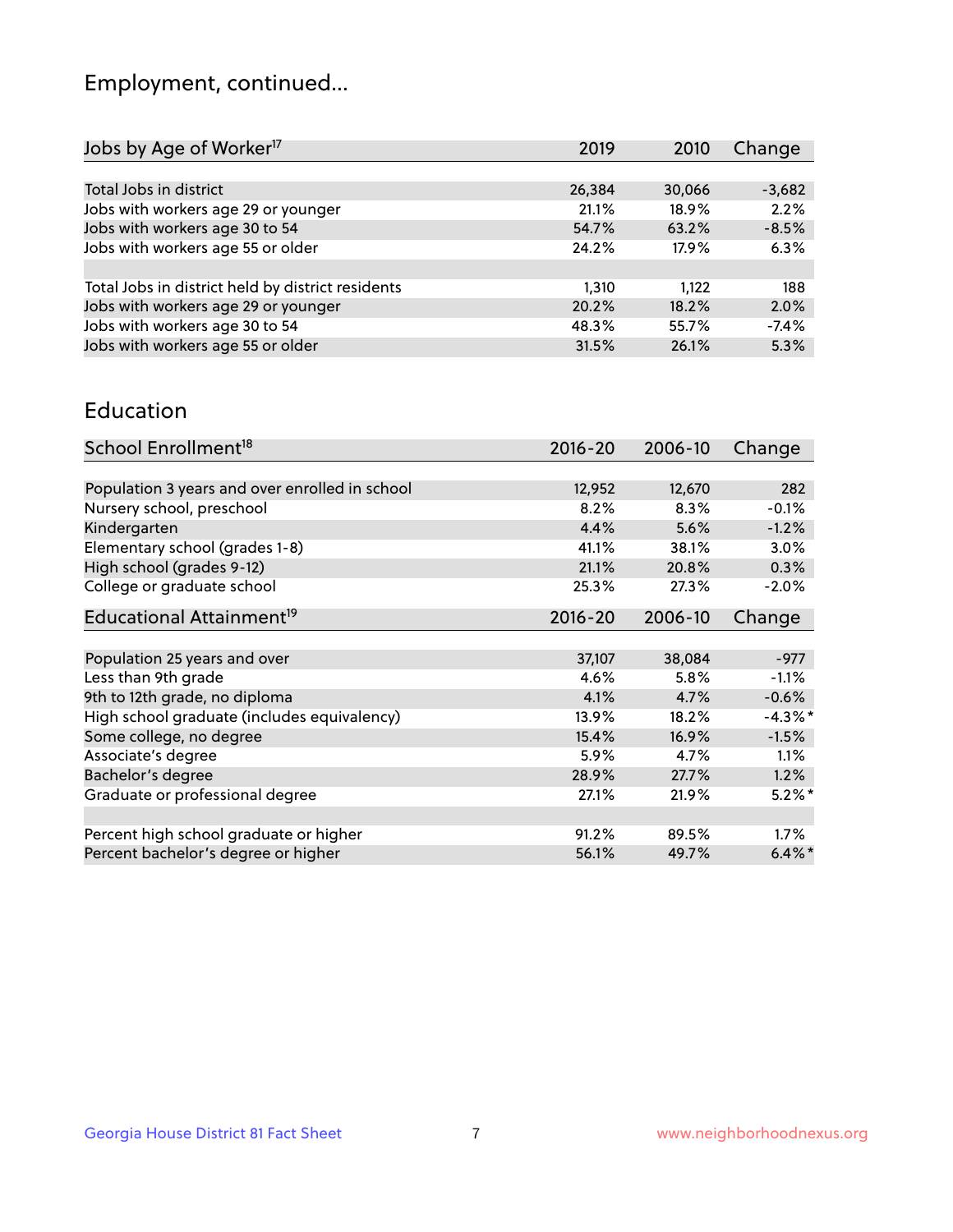## Housing

| Households by Type <sup>20</sup>                     | 2016-20     | 2006-10 | Change     |
|------------------------------------------------------|-------------|---------|------------|
|                                                      |             |         |            |
| <b>Total households</b>                              | 22,118      | 22,072  | 46         |
| Family households (families)                         | 55.1%       | 58.5%   | $-3.5%$ *  |
| With own children under 18 years                     | 24.5%       | 27.5%   | $-3.1%$    |
| Married-couple family                                | 41.4%       | 43.2%   | $-1.8%$    |
| With own children of the householder under 18 years  | 17.3%       | 19.4%   | $-2.1%$    |
| Male householder, no wife present, family            | 3.4%        | 5.4%    | $-2.1\%$ * |
| With own children of the householder under 18 years  | 1.5%        | 2.5%    | $-1.0%$    |
| Female householder, no husband present, family       | 10.3%       | 9.9%    | 0.4%       |
| With own children of the householder under 18 years  | 5.7%        | 5.5%    | 0.1%       |
| Nonfamily households                                 | 44.9%       | 41.5%   | $3.5\%$ *  |
| Householder living alone                             | 37.6%       | 33.4%   | $4.2\%$ *  |
| 65 years and over                                    | 8.7%        | 6.9%    | 1.8%       |
|                                                      |             |         |            |
| Households with one or more people under 18 years    | 26.4%       | 29.3%   | $-2.8%$    |
| Households with one or more people 65 years and over | 24.0%       | 20.2%   | $3.8\%$ *  |
|                                                      |             |         |            |
| Average household size                               | 2.40        | 2.47    | $-0.07$    |
| Average family size                                  | 3.20        | 3.16    | 0.04       |
|                                                      |             |         |            |
| Housing Occupancy <sup>21</sup>                      | 2016-20     | 2006-10 | Change     |
|                                                      |             |         |            |
| Total housing units                                  | 24,199      | 24,470  | $-271$     |
| Occupied housing units                               | 91.4%       | 90.2%   | 1.2%       |
| Vacant housing units                                 | 8.6%        | 9.8%    | $-1.2%$    |
|                                                      |             |         |            |
| Homeowner vacancy rate                               | 3.0         | 0.9     | 2.1        |
| Rental vacancy rate                                  | 6.5         | 13.2    | $-6.7*$    |
|                                                      |             |         |            |
| Units in Structure <sup>22</sup>                     | $2016 - 20$ | 2006-10 | Change     |
|                                                      |             |         |            |
| Total housing units                                  | 24,199      | 24,470  | $-271$     |
| 1-unit, detached                                     | 49.8%       | 48.5%   | 1.3%       |
| 1-unit, attached                                     | 5.8%        | 7.6%    | $-1.8%$    |
| 2 units                                              | 0.7%        | 1.3%    | $-0.6%$    |
| 3 or 4 units                                         | 6.4%        | 6.1%    | 0.3%       |
| 5 to 9 units                                         | 8.5%        | 11.9%   | $-3.4\%$ * |
| 10 to 19 units                                       | 9.0%        | 12.1%   | $-3.1\%$ * |
| 20 or more units                                     | 19.0%       | 12.2%   | $6.7\%$ *  |
| Mobile home                                          | 0.8%        | 0.2%    | 0.6%       |
| Boat, RV, van, etc.                                  | 0.0%        | 0.1%    | $-0.1%$    |
|                                                      |             |         |            |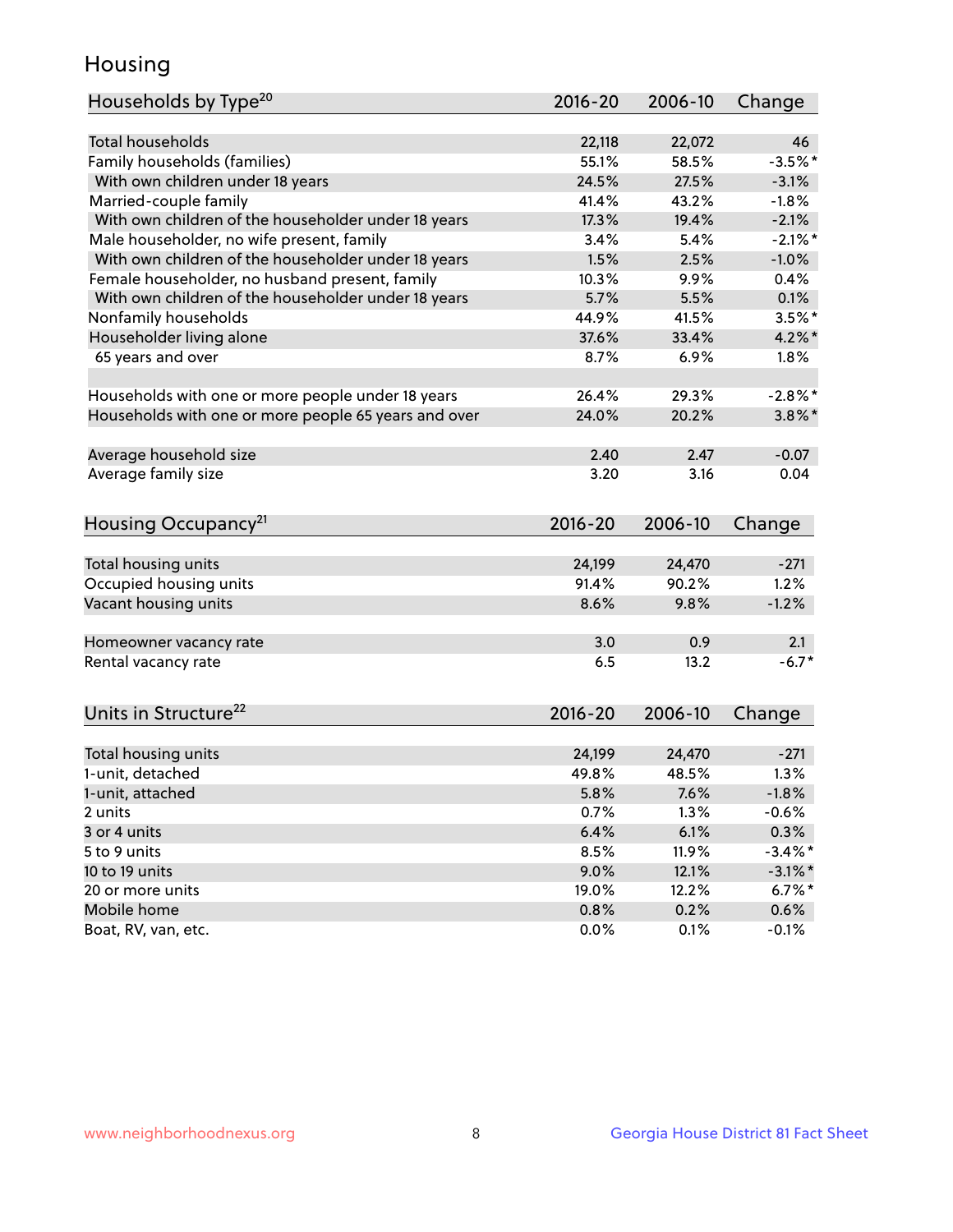## Housing, Continued...

| Year Structure Built <sup>23</sup>             | 2016-20     | 2006-10 | Change      |
|------------------------------------------------|-------------|---------|-------------|
| Total housing units                            | 24,199      | 24,470  | $-271$      |
| Built 2014 or later                            | 1.5%        | (X)     | (X)         |
| Built 2010 to 2013                             | 1.2%        | (X)     | (X)         |
| Built 2000 to 2009                             | 10.5%       | 12.5%   | $-2.0%$     |
| Built 1990 to 1999                             | 12.4%       | 10.3%   | $2.2\%$ *   |
| Built 1980 to 1989                             | 19.0%       | 21.4%   | $-2.3%$     |
| Built 1970 to 1979                             | 15.6%       | 16.5%   | $-0.9%$     |
| Built 1960 to 1969                             | 29.1%       | 28.5%   | 0.6%        |
| Built 1950 to 1959                             | 9.4%        | 9.2%    | 0.3%        |
| Built 1940 to 1949                             | 0.9%        | 0.9%    | $-0.0%$     |
| Built 1939 or earlier                          | 0.2%        | 0.7%    | $-0.5%$     |
| Housing Tenure <sup>24</sup>                   | $2016 - 20$ | 2006-10 | Change      |
| Occupied housing units                         | 22,118      | 22,072  | 46          |
| Owner-occupied                                 | 56.4%       | 59.1%   | $-2.7%$ *   |
| Renter-occupied                                | 43.6%       | 40.9%   | 2.7%        |
| Average household size of owner-occupied unit  | 2.50        | 2.41    | $0.09*$     |
| Average household size of renter-occupied unit | 2.26        | 2.55    | $-0.29*$    |
| Residence 1 Year Ago <sup>25</sup>             | 2016-20     | 2006-10 | Change      |
| Population 1 year and over                     | 52,848      | 53,856  | $-1,007$    |
| Same house                                     | 87.2%       | 80.6%   | $6.5%$ *    |
| Different house in the U.S.                    | 11.9%       | 18.1%   | $-6.2\%$ *  |
| Same county                                    | 5.2%        | 10.1%   | $-4.9%$ *   |
| Different county                               | 6.7%        | 8.0%    | $-1.3%$     |
| Same state                                     | 4.6%        | 5.4%    | $-0.8%$     |
| Different state                                | 2.1%        | 2.6%    | $-0.5%$     |
| Abroad                                         | 0.9%        | 1.2%    | $-0.3%$     |
| Value of Housing Unit <sup>26</sup>            | $2016 - 20$ | 2006-10 | Change      |
| Owner-occupied units                           | 12,464      | 13,035  | $-571*$     |
| Less than \$50,000                             | 1.7%        | 1.5%    | 0.2%        |
| \$50,000 to \$99,999                           | 3.7%        | 3.4%    | 0.3%        |
| \$100,000 to \$149,999                         | 7.8%        | 8.2%    | $-0.5%$     |
| \$150,000 to \$199,999                         | 6.5%        | 10.2%   | $-3.7%$     |
| \$200,000 to \$299,999                         | 17.6%       | 30.1%   | $-12.6\%$ * |
| \$300,000 to \$499,999                         | 47.4%       | 37.9%   | $9.5%$ *    |
| \$500,000 to \$999,999                         | 14.0%       | 7.7%    | $6.4\%*$    |
| \$1,000,000 or more                            | 1.4%        | 0.9%    | 0.5%        |
| Median (dollars)                               | 340,667     | 288,874 | 51,793*     |
| Mortgage Status <sup>27</sup>                  | $2016 - 20$ | 2006-10 | Change      |
| Owner-occupied units                           | 12,464      | 13,035  | $-571*$     |
| Housing units with a mortgage                  | 60.2%       | 69.3%   | $-9.1\%$ *  |
| Housing units without a mortgage               | 39.8%       | 30.7%   | $9.1\%$ *   |
|                                                |             |         |             |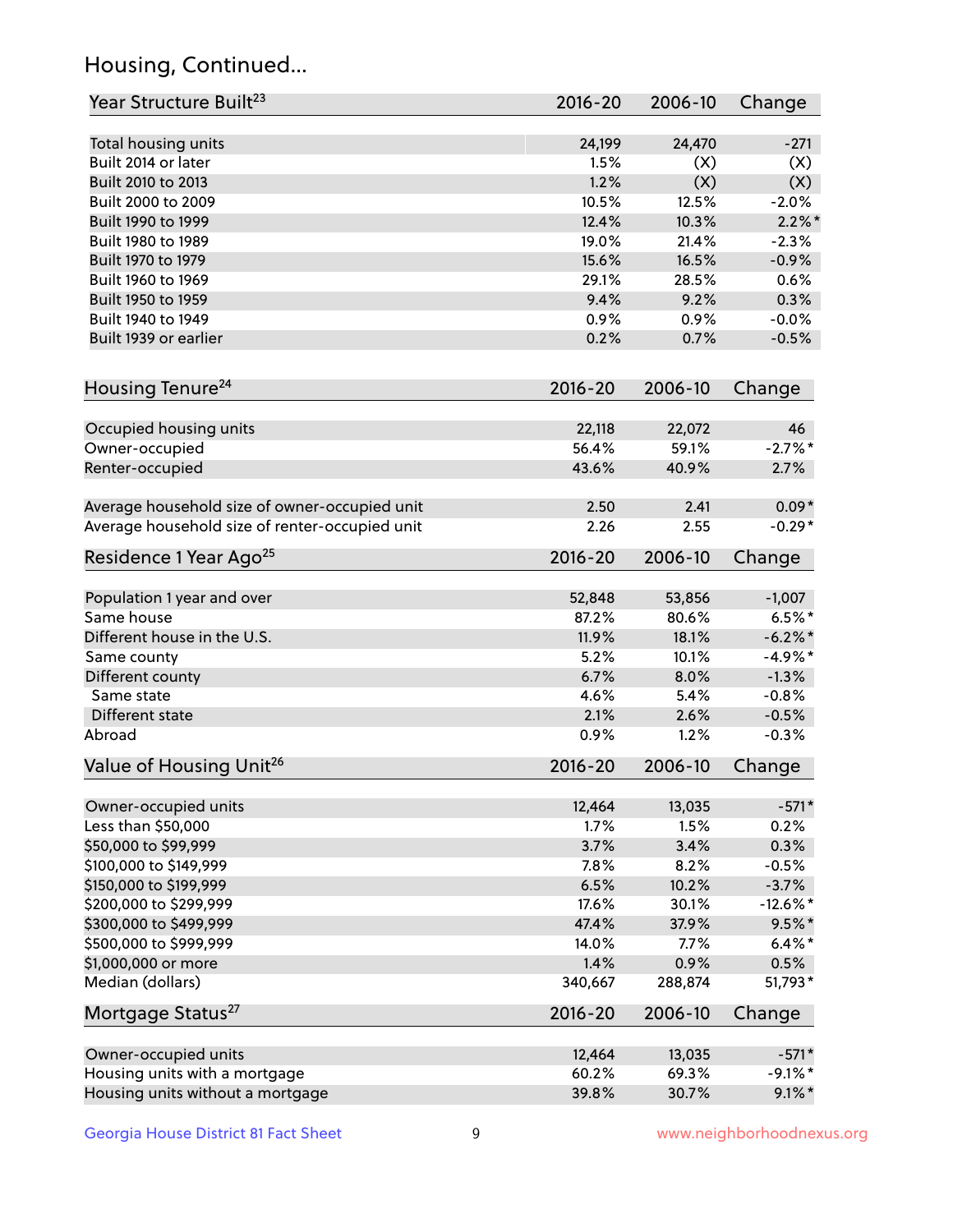## Housing, Continued...

| Selected Monthly Owner Costs <sup>28</sup>                                            | 2016-20     | 2006-10 | Change         |
|---------------------------------------------------------------------------------------|-------------|---------|----------------|
| Housing units with a mortgage                                                         | 7,502       | 9,032   | $-1,530*$      |
| Less than \$300                                                                       | 0.1%        | 0.2%    | $-0.1%$        |
| \$300 to \$499                                                                        | 0.6%        | 0.3%    | 0.3%           |
| \$500 to \$999                                                                        | 7.1%        | 9.2%    | $-2.1%$        |
| \$1,000 to \$1,499                                                                    | 17.1%       | 22.1%   | $-5.0%$        |
| \$1,500 to \$1,999                                                                    | 27.3%       | 24.8%   | 2.5%           |
| \$2,000 to \$2,999                                                                    | 35.2%       | 33.1%   | 2.1%           |
| \$3,000 or more                                                                       | 12.7%       | 10.5%   | 2.2%           |
| Median (dollars)                                                                      | 1,961       | 1,870   | $91*$          |
| Housing units without a mortgage                                                      | 4,962       | 4,003   | 959*           |
| Less than \$150                                                                       | 0.2%        | 0.7%    | $-0.5%$        |
| \$150 to \$249                                                                        | 2.4%        | 2.1%    | 0.3%           |
| \$250 to \$349                                                                        | 10.6%       | 13.0%   | $-2.4%$        |
| \$350 to \$499                                                                        | 16.6%       | 24.4%   | $-7.8%$        |
| \$500 to \$699                                                                        | 26.8%       | 31.9%   | $-5.2%$        |
| \$700 or more                                                                         | 43.4%       | 27.8%   | 15.6%*         |
| Median (dollars)                                                                      | 661         | 558     | $103*$         |
| Selected Monthly Owner Costs as a Percentage of<br>Household Income <sup>29</sup>     | $2016 - 20$ | 2006-10 | Change         |
| Housing units with a mortgage (excluding units where<br>SMOCAPI cannot be computed)   | 7,475       | 9,002   | $-1,527*$      |
| Less than 20.0 percent                                                                | 59.6%       | 40.9%   | 18.7%*         |
| 20.0 to 24.9 percent                                                                  | 12.8%       | 15.5%   | $-2.7%$        |
| 25.0 to 29.9 percent                                                                  | 6.6%        | 11.7%   | $-5.0\%$ *     |
| 30.0 to 34.9 percent                                                                  | 4.2%        | 7.9%    | $-3.6\%$ *     |
| 35.0 percent or more                                                                  | 16.7%       | 24.1%   | $-7.4\%$ *     |
| Not computed                                                                          | 27          | 30      | $-3$           |
| Housing unit without a mortgage (excluding units where<br>SMOCAPI cannot be computed) | 4,918       | 3,966   | 952            |
| Less than 10.0 percent                                                                | 52.6%       | 44.2%   | 8.4%           |
| 10.0 to 14.9 percent                                                                  | 18.4%       | 17.9%   | 0.5%           |
| 15.0 to 19.9 percent                                                                  | 8.9%        | 11.0%   | $-2.0%$        |
| 20.0 to 24.9 percent                                                                  | 6.3%        | 8.7%    | $-2.3%$        |
| 25.0 to 29.9 percent                                                                  | 3.7%        | 2.6%    | 1.1%           |
| 30.0 to 34.9 percent                                                                  | 1.9%        | 4.9%    | $-3.0%$        |
| 35.0 percent or more                                                                  | 8.1%        | 10.8%   | $-2.6%$        |
| Not computed                                                                          | 45          | 38      | 7 <sup>7</sup> |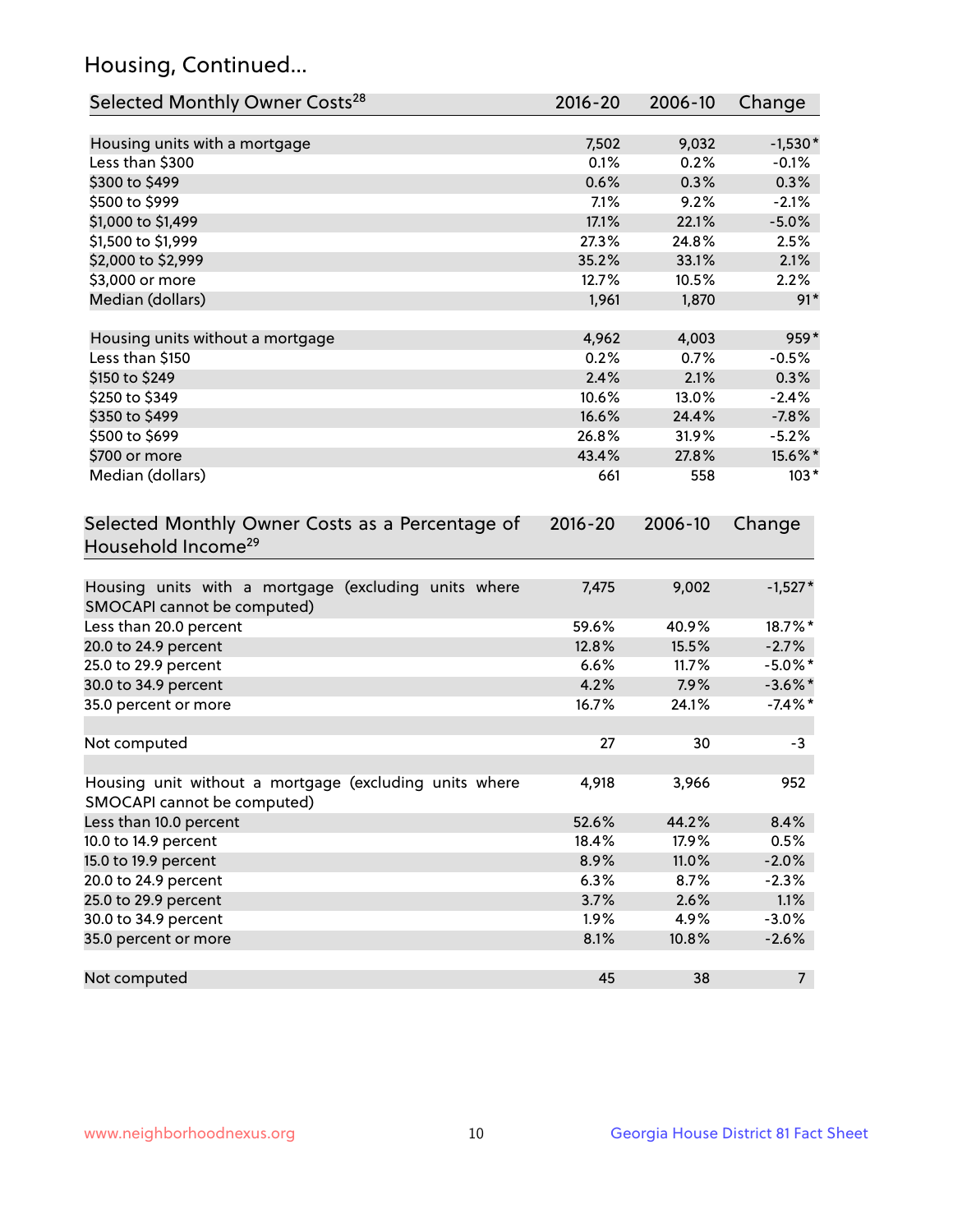## Housing, Continued...

| Gross Rent <sup>30</sup>   | 2016-20 | 2006-10 | Change     |
|----------------------------|---------|---------|------------|
|                            |         |         |            |
| Occupied units paying rent | 9,531   | 8,869   | 662        |
| Less than \$200            | 0.4%    | 0.5%    | $-0.1%$    |
| \$200 to \$499             | 1.3%    | 2.7%    | $-1.3%$    |
| \$500 to \$749             | 1.1%    | 20.5%   | $-19.5%$ * |
| \$750 to \$999             | 14.8%   | 45.0%   | $-30.3%$ * |
| \$1,000 to \$1,499         | 54.9%   | 27.5%   | 27.4%*     |
| \$1,500 to \$1,999         | 22.7%   | 3.6%    | 19.2%*     |
| \$2,000 or more            | 4.8%    | 0.2%    | 4.6%       |
| Median (dollars)           | 1,301   | 1,013   | 288*       |
|                            |         |         |            |
| No rent paid               | 124     | 168     | $-45$      |

| Gross Rent as a Percentage of Household Income <sup>31</sup>                   | $2016 - 20$ | 2006-10  | Change  |
|--------------------------------------------------------------------------------|-------------|----------|---------|
|                                                                                |             |          |         |
| Occupied units paying rent (excluding units where GRAPI<br>cannot be computed) | 9,302       | 8,525    | 778     |
| Less than 15.0 percent                                                         | 9.7%        | 13.2%    | $-3.5%$ |
| 15.0 to 19.9 percent                                                           | 12.7%       | 11.6%    | 1.0%    |
| 20.0 to 24.9 percent                                                           | 10.5%       | 12.7%    | $-2.2%$ |
| 25.0 to 29.9 percent                                                           | 13.3%       | 12.6%    | 0.7%    |
| 30.0 to 34.9 percent                                                           | $13.0\%$    | $10.8\%$ | 2.2%    |
| 35.0 percent or more                                                           | 40.9%       | 39.1%    | 1.8%    |
|                                                                                |             |          |         |
| Not computed                                                                   | 352         | 512      | $-160$  |

## Transportation

| Commuting to Work <sup>32</sup>           | $2016 - 20$ | 2006-10 | Change    |
|-------------------------------------------|-------------|---------|-----------|
|                                           |             |         |           |
| Workers 16 years and over                 | 28,613      | 28,680  | $-67$     |
| Car, truck, or van - drove alone          | 70.9%       | 71.3%   | $-0.5%$   |
| Car, truck, or van - carpooled            | 11.0%       | 14.1%   | $-3.1%$   |
| Public transportation (excluding taxicab) | 4.0%        | 5.7%    | $-1.7%$   |
| Walked                                    | 1.2%        | 1.6%    | $-0.4%$   |
| Other means                               | $1.3\%$     | $2.0\%$ | $-0.7%$   |
| Worked at home                            | 11.7%       | 5.4%    | $6.3\%$ * |
|                                           |             |         |           |
| Mean travel time to work (minutes)        | 28.5        | 26.3    | $2.2*$    |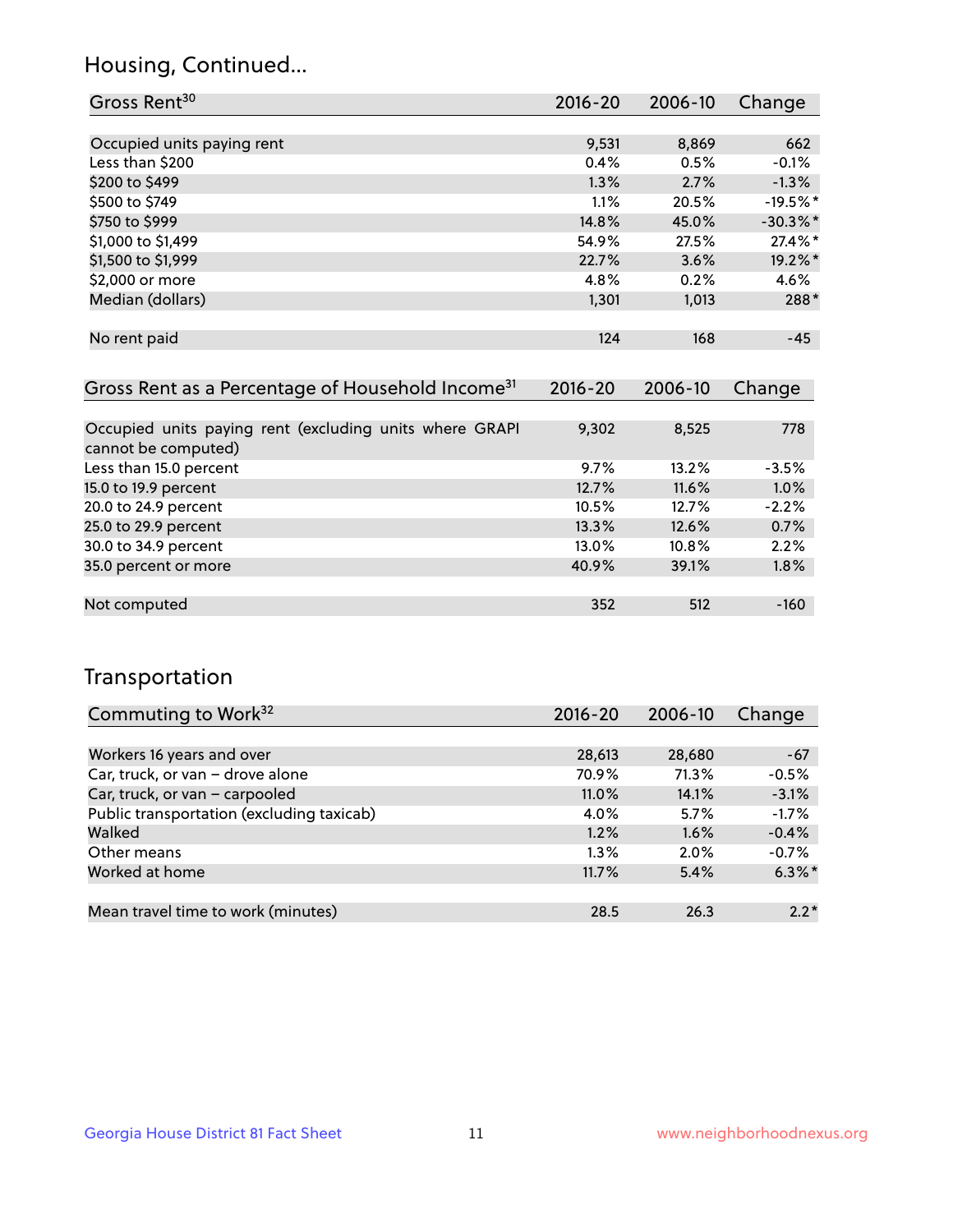## Transportation, Continued...

| Vehicles Available <sup>33</sup> | 2016-20 | 2006-10 | Change     |
|----------------------------------|---------|---------|------------|
|                                  |         |         |            |
| Occupied housing units           | 22,118  | 22,072  | -46        |
| No vehicles available            | 6.8%    | 6.1%    | 0.7%       |
| 1 vehicle available              | 42.2%   | 39.0%   | 3.2%       |
| 2 vehicles available             | 36.7%   | 40.4%   | $-3.7\%$ * |
| 3 or more vehicles available     | 14.3%   | 14.5%   | $-0.1%$    |

#### Health

| Health Insurance coverage <sup>34</sup>                 | 2016-20 |
|---------------------------------------------------------|---------|
|                                                         |         |
| Civilian Noninstitutionalized Population                | 53,222  |
| With health insurance coverage                          | 86.3%   |
| With private health insurance coverage                  | 70.5%   |
| With public health coverage                             | 25.1%   |
| No health insurance coverage                            | 13.7%   |
| Civilian Noninstitutionalized Population Under 19 years | 13,016  |
| No health insurance coverage                            | 8.2%    |
| Civilian Noninstitutionalized Population 19 to 64 years | 32,533  |
| In labor force:                                         | 28,081  |
| Employed:                                               | 27,098  |
| With health insurance coverage                          | 82.1%   |
| With private health insurance coverage                  | 80.1%   |
| With public coverage                                    | 3.1%    |
| No health insurance coverage                            | 17.9%   |
| Unemployed:                                             | 983     |
| With health insurance coverage                          | 64.0%   |
| With private health insurance coverage                  | 53.1%   |
| With public coverage                                    | 10.9%   |
| No health insurance coverage                            | 36.0%   |
| Not in labor force:                                     | 4,452   |
| With health insurance coverage                          | 77.6%   |
| With private health insurance coverage                  | 60.7%   |
| With public coverage                                    | 21.0%   |
| No health insurance coverage                            | 22.4%   |